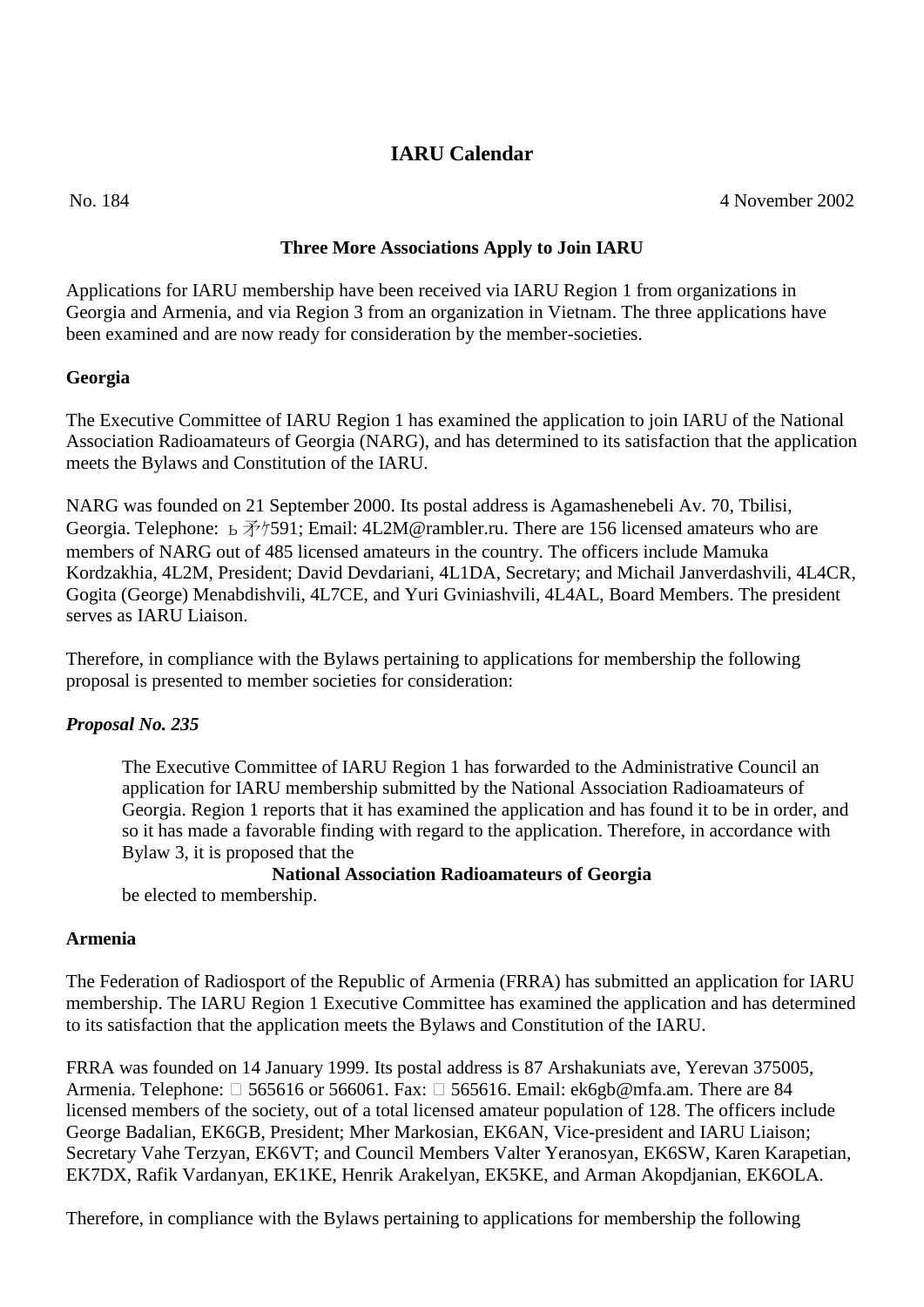proposal is presented to member societies for consideration:

# *Proposal No. 236*

The Executive Committee of IARU Region 1 has forwarded to the Administrative Council an application for IARU membership submitted by the Federation of Radiosport of the Republic of Armenia. The Executive Committee of Region 1 has examined the application and has found it to be in order, and so has made a favorable finding with regard to the application. Therefore, in accordance with Bylaw 3, it is proposed that the

#### **Federation of Radiosport of the Republic of Armenia** be elected to membership.

# **Vietnam**

The Vietnam Amateur Radio Club (VARC) has submitted an application for IARU membership. The Region 3 Directors and Secretary have reviewed the application in the light of the relevant provisions of the IARU Constitution and Bylaws, as well as relevant provisions of IARU Region 3. They have found the application to be in order and have made a favorable finding with respect to the qualification of the applicant society.

VARC was founded as a national organization in July 2002 under the Vietnam Radio-Electronics Association. From February 1996 to July 2002 the VARC was chartered in the Ho Chi Minh City area. Five of its members participated as observers in the 1997 Region 3 Conference in Beijing. Its postal address is 49 Ben Chuong Duong Str, District I. Ho Chi Minh City, Vietnam. Telephone and Fax: 8 829 4912. There are 11 Amateur Radio stations (6 collective and 5 private) with 25 operators. The administrative staff of VARC is Eng. Nguyen Minh Duc, 3W2REH, Chairman; Prof. Dr. Phan Anh, Vice Chairman; Eng. Nguyen Bac Ai, XV2A/3W6AR, President; Eng. Trinh Hau, 3W2LI, Vice President; and Dr. Tran Ngoc Hung, 3W2SG, Secretary. The IARU liaison is Trinh Tuan Hoang, 3W2KD/XV3OOS, 4 Dong Xoai Str. Ward 13 Dist. Tan Binh, Ho Chi Minh City, Vietnam; Telephone: 4 849 6993.

Therefore, in compliance with the Bylaws pertaining to applications for membership the following proposal is presented to member societies for consideration:

# *Proposal No. 237*

The Secretary of IARU Region 3 has forwarded to the Administrative Council an application for IARU membership submitted by the Vietnam Amateur Radio Club. The Directors and Secretary of Region 3 have examined the application and have found it to be in order, and so have made a favorable finding with regard to the application. Therefore, in accordance with Bylaw 3, it is proposed that the

#### **Vietnam Amateur Radio Club**

be elected to membership.

Vote sheets for Proposals 235, 236, and 237 and a return envelope are enclosed. The closing date for receipt by the International Secretariat of ballots on these proposals is five months from the date of issuance of this *Calendar*, or **4 April 2003**.